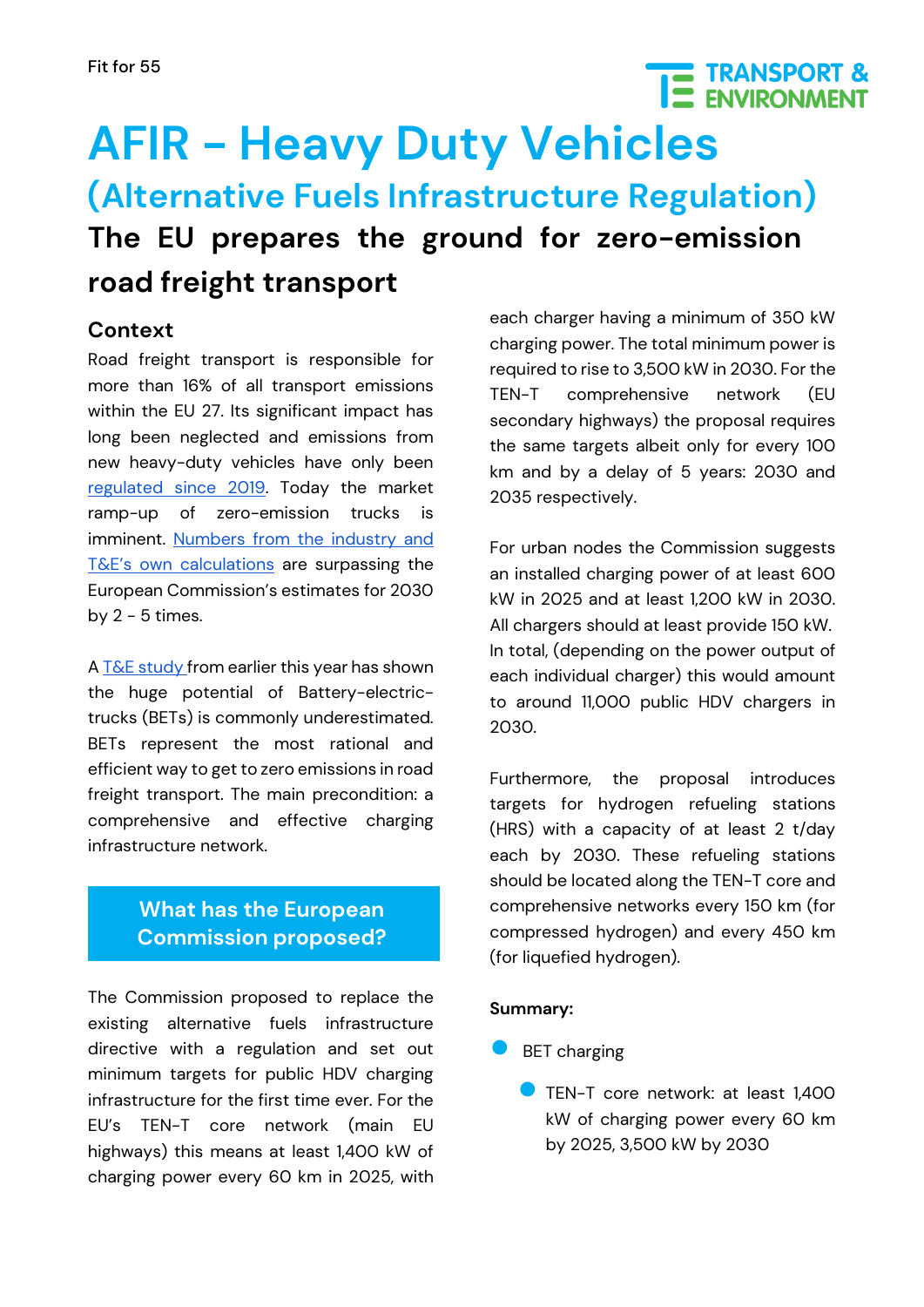# THE TRANSPORT &

- **B** TEN-T comprehensive network: at least 1,400kW of charging power every 100 km by 2030, 3,500 kW by 2035
- Urban nodes: 600 kW by 2025 and 1,200 kW by 2030
- HRS: capacity of 2 t/day every 150 km (for compressed) and 450 km (for liquefied) for the whole TEN-T network

#### **What's good? What's not?**

**Proposing a regulation with binding targets shows the Commission's resolve in finally tackling emissions from road freight transport.** Targeting the TEN-T core network is the most sensible way to do so since [80%](https://www.transportenvironment.org/discover/unlocking-electric-trucking-eu-recharging-along-highways/) of all road-freight transport activity (tkm) is happening on these roads.

Acknowledging the importance of BETs will help European manufacturers to pull ahead globally. It is also better aligned with manufacturers commitments and goes hand in hand with the uptake of electric cars and the expected growth of Europe's battery cell industry.

However, the Commission is severely underestimating the total number of BETs in 2030 by a factor of 4-5. This means the envisaged installed power could run significantly short of the actual demand.

Inexplicably, the shortage in supply of charging power is adjacent to a disproportionately sized HRSinfrastructure. Following this proposal **12** 

**times more would be spent on HRS than on truck charging infrastructure**.

Finally the Commission is still including the possibility to expand the LNG network although [studies show](https://www.transportenvironment.org/wp-content/uploads/2021/09/202109_TE_LNG_trucks_a_dead_end_bridge_final.pdf) that LNG-trucks are hardly contributing to emission reduction at all.

#### Total 2021-2050 investment in HDV recharging and refuelling infrastructure



Source: European Commission (2021), Impact Assessment of the Alternative Fuels Infrastructure Regulation proposal

#### **How should it be improved?**

#### **Charging hubs**

In order to have the expected number of BETs on EU roads, the targets for the TEN-T core network should be **significantly increased to 2,000 kW in 2025 and 5,000 kW in 2030**. The same goes for the comprehensive network: 2,000 kW in 2030 and 5,000 kW in 2035. This would also be in line with the higher ambition case studies assessed by the EC.